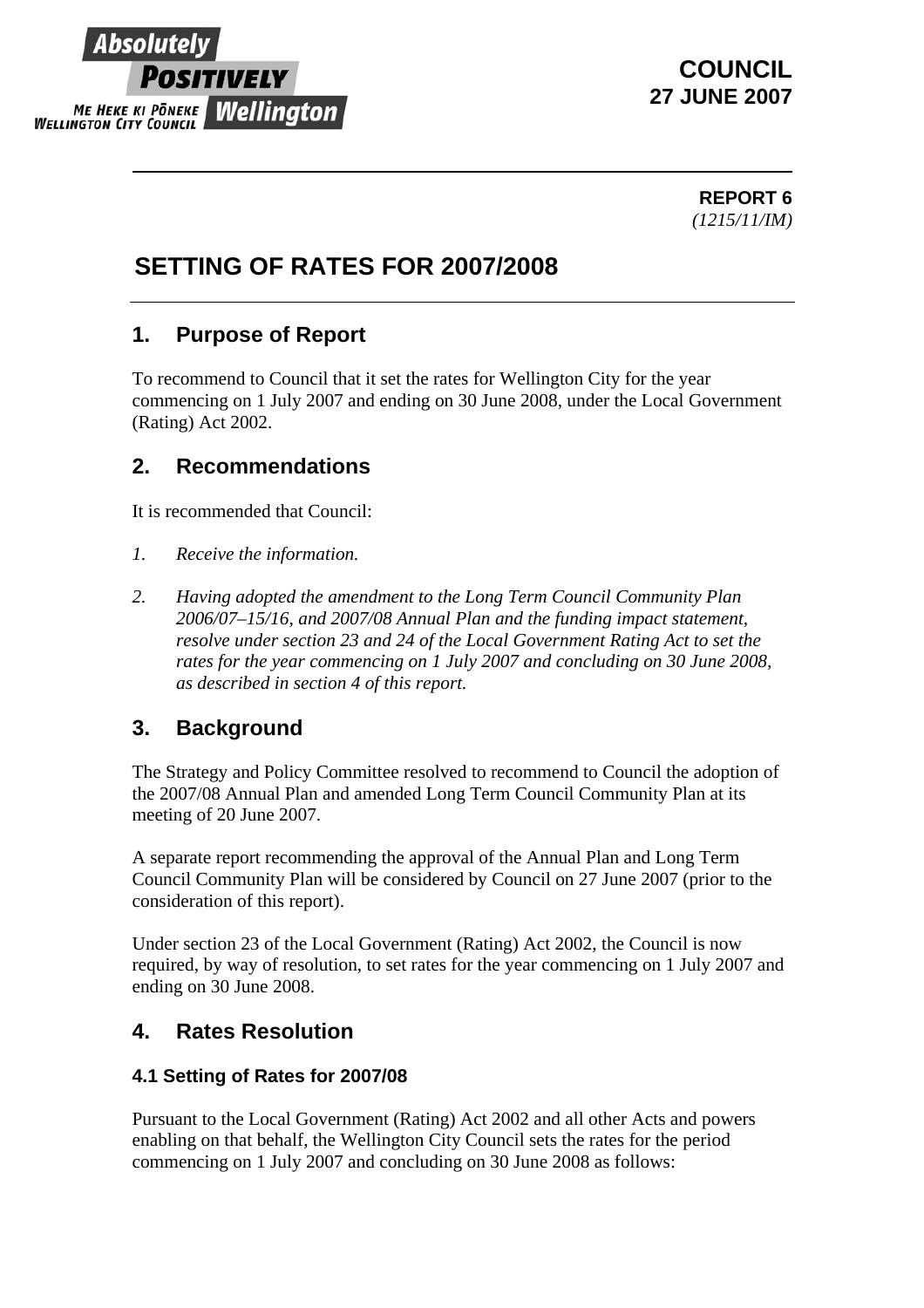All rates specified within this resolution are GST inclusive.

All references within this resolution to LGRA mean the Local Government (Rating) Act 2002.

#### **(a) General Rate**

A differential general rate is set under section 13 and 14 of the LGRA as an amount per dollar of rateable capital value on each rating unit as follows:

- a rate of 0.168082 cents per dollar of rateable capital value on every rating unit in the "Base" differential rating category.
- a rate of 0.709320 cents per dollar of rateable capital value on every rating unit in the "Commercial, industrial and business" differential rating category.

#### **(b) Targeted rate for water supply**

A targeted rate for water supply is set under section 16 and section 19 of the LGRA on each rating unit connected to the city water supply as follows:

- For rating units incorporated in the Base differential, either:
	- (i) a fixed water meter charge of \$1.37 per cubic meter of water used on all rating units and/or property connected to the public water supply with a water meter installed and an administrative charge of \$84.38 per annum, or
	- (ii) a fixed amount of \$112.50 per rating unit and a rate of 0.045514 cents per dollar of rateable capital value on all rating units connected to the public water supply without a water meter installed.
- For rating units incorporated in the Commercial, Industrial and Business differential, either:
	- (i) a fixed water meter charge of \$1.37 per cubic meter of water used on all rating units and/or property connected to the public water supply with a water meter installed and an administrative charge of \$84.38 per annum, or
	- (ii) a rate of 0.278706 cents per dollar of rateable capital value on all rating units connected to the public water supply, without a water meter installed.

#### **c) Targeted rate for sewerage**

A targeted rate for sewerage is set under section 16 of the LGRA on each rating unit connected to the Council sewerage system as follows:

- For rating units incorporated in the Base differential:
	- (i) a fixed amount of \$112.50 and a rate of 0.042053 cents per dollar of rateable capital value on all rating units connected to a public sewerage drain.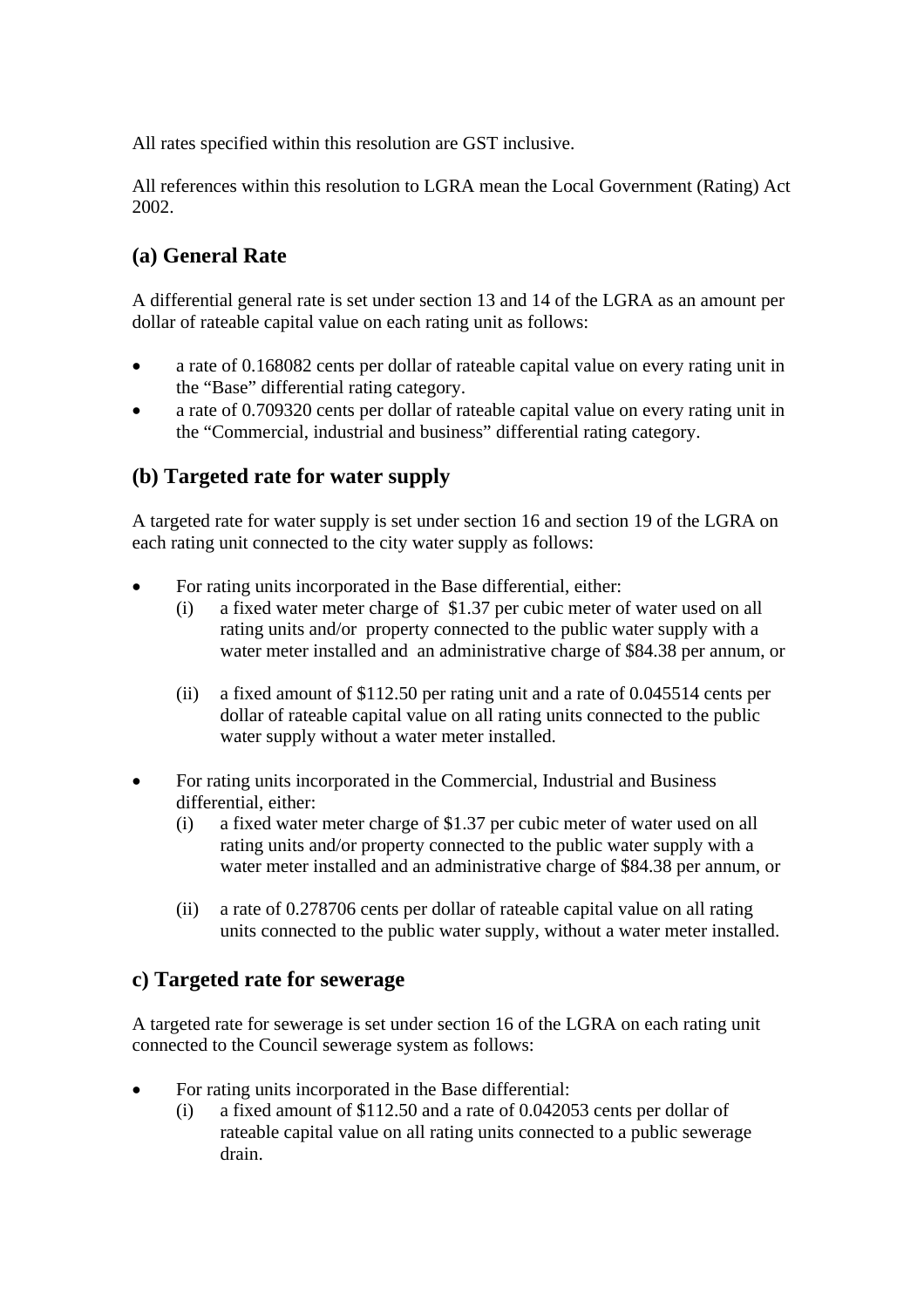- For rating units incorporated in the Commercial, Industrial and Business differential:
	- (i) a rate of 0.170751 cents per dollar of rateable capital value on all rating units connected to a public sewerage drain.

#### **d) Targeted rate for storm water**

A targeted rate for stormwater is set under section 16 of the LGRA as follows:

- For rating units incorporated in the Base differential:
	- (i) a rate of 0.035076 cents per dollar of rateable capital value on every rating unit in the "Base" differential rating category, but excluding those rating units classified as "rural under the Council's operative District Plan.
- For rating units incorporated in the Commercial, Industrial and Business differential:
	- (i) a rate of 0.031525 cents per dollar of rateable capital value on every rating unit in the "Commercial, industrial and business" differential rating category, but excluding those rating units classified as "rural under the Council's operative District Plan.

#### **e) Targeted rate for the commercial, industrial and business sector**

A targeted rate for activities where the Council's Revenue and Financing Policy identifies that the benefit can be attributed to the commercial, industrial and business sector and where the activity is not incorporated in other service related targeted rates is set under section 16 of the LGRA as follows:

- For rating units incorporated in the Commercial, Industrial and Business differential:
	- (i) a rate of 0.022338 cents per dollar of rateable capital value on every rating unit in the "Commercial, industrial and business" differential rating category.

#### **f) Targeted rate for the base sector**

A targeted rate for activities where the Council's Revenue and Financing Policy identifies that the benefit can be attributed to rating units incorporated in the Base differential sectors and where the activity is not incorporated in other service related targeted rates is set under section 16 of the LGRA as follows:

- For rating units incorporated in the Base differential:
	- (i) a rate of 0.022612 cents per dollar of rateable capital value on every rating unit in the "Base" differential rating category.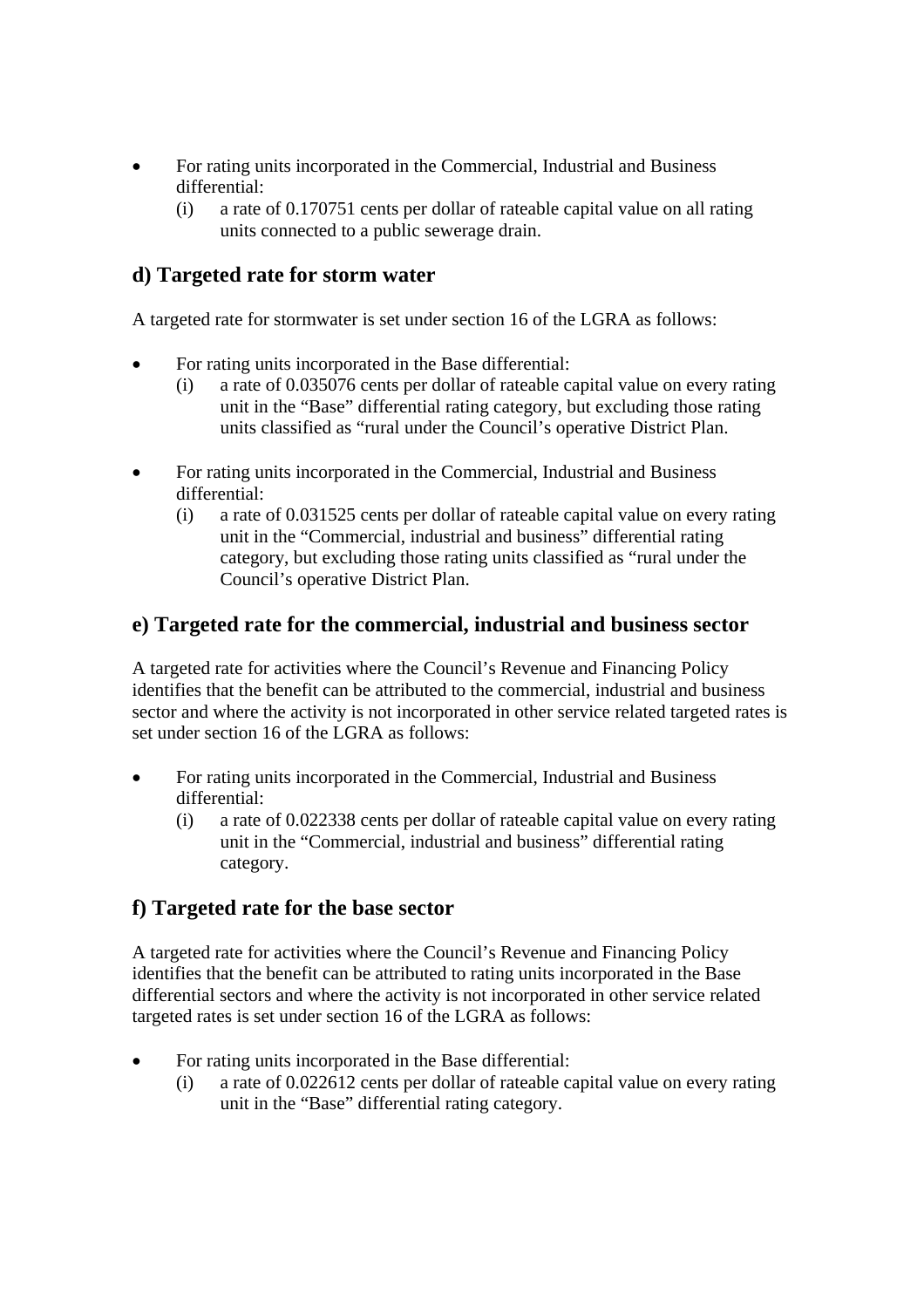#### **g) Targeted rate for Downtown Area**

A targeted rate for the Downtown Area is set under section 16 of the LGRA on each rating unit incorporated in the Commercial, industrial and business differential and located within the area designated as the "Central Area" under the Wellington City shown on Map 32 as reprinted on 2/11/2005 and operative as at that date. A rate of 0.163064 cents per dollar of rateable capital value.

#### **h) Targeted rate for the Indoor Community Sport Centre**

A targeted rate to fund a portion of the cost of the proposed Indoor Community Sports Centre under section 16 of the LGRA as follows:

- For rating units incorporated in the Base differential:
	- (i) a rate of 0.003274 cents per dollar of rateable capital value on every rating unit in the "Base" differential rating category, but excluding those rating units classified as "rural under the Council's operative District Plan.
- For rating units incorporated in the Commercial, Industrial and Business differential:
	- (i) a rate of 0.003392 cents per dollar of rateable capital value on every rating unit in the "Commercial, industrial and business" differential rating category, but excluding those rating units classified as "rural under the Council's operative District Plan.

#### **i) Targeted rate for Tawa Driveways**

A targeted rate for Tawa Driveways is set under section 16 of the LGRA on each rating unit identified as being one of a specific group of rating units with shared residential access driveways in the suburb of Tawa, that are maintained by the Council as follows:

• A fixed amount of \$100 per rating unit.

#### **j) Targeted rate for Marsden Village**

A targeted rate set under section 16 of the LGRA on all rating units incorporated in the commercial, industrial and business differential that are located in the Marsden shopping village as follows:

• A rate of 0.13242 cents per dollar of rateable capital value.

### **4.2 Different Categories**

Under section 14 and 17 of the LGRA the Council adopts the following as definitions for its differential categories for the 2006/07 rating year for the purposes of:

- the general rate
- the targeted water rate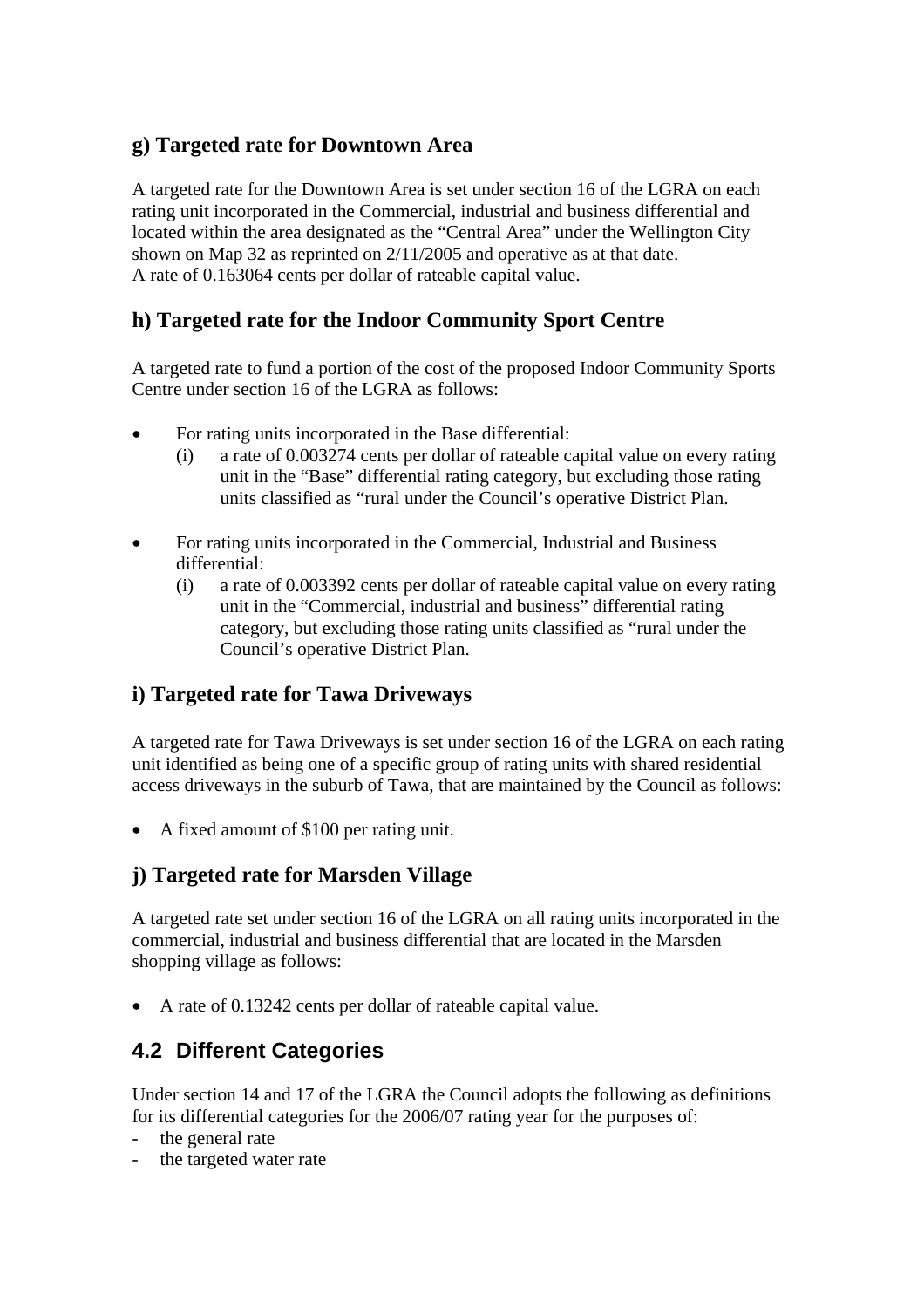- the targeted sewerage rate
- the downtown levy
- the indoor community sports centre targeted rate
- the Marsden Village targeted rate
- the Tawa driveways targeted rate

#### **(a) Base differential**

This includes:

- (i) Separately rateable land used solely for one or more household units; excluding those properties that provide short stay (28 days or less) commercial accommodation for which a tariff is charged
- (ii) Vacant land zoned residential
- (iii) Rural land (including farmland and lifestyle blocks) under the District Plan that is administered by Council, but excluding any rating unit that is used for rural industrial purposes
- (iv) Separately rateable land occupied by a charitable organisation, which is deemed by the Council to be used exclusively or principally for sporting, recreation or community purposes and that does not generate any private pecuniary profit.

This category has a general rate differential rating factor of 1.0

#### **(b) Commercial, Industrial and Business differential**

This includes:

- (i) Separately rateable land used for a commercial or industrial purpose
- (ii) Vacant land zoned commercial, industrial or rural industrial under the District Plan administered by the Council
- (iii) Land used for offices, administrative and/or associated functions
- (iv) Land used for commercial accommodation for which a tariff is charged, where the principal purpose is the provision of short stay accommodation
- (v) Business-related premises used principally for private pecuniary benefit
- (vi) Utility networks
- (vii)Any property not otherwise categorised within the Base differential.

This category has a general rate differential rating factor of 4.2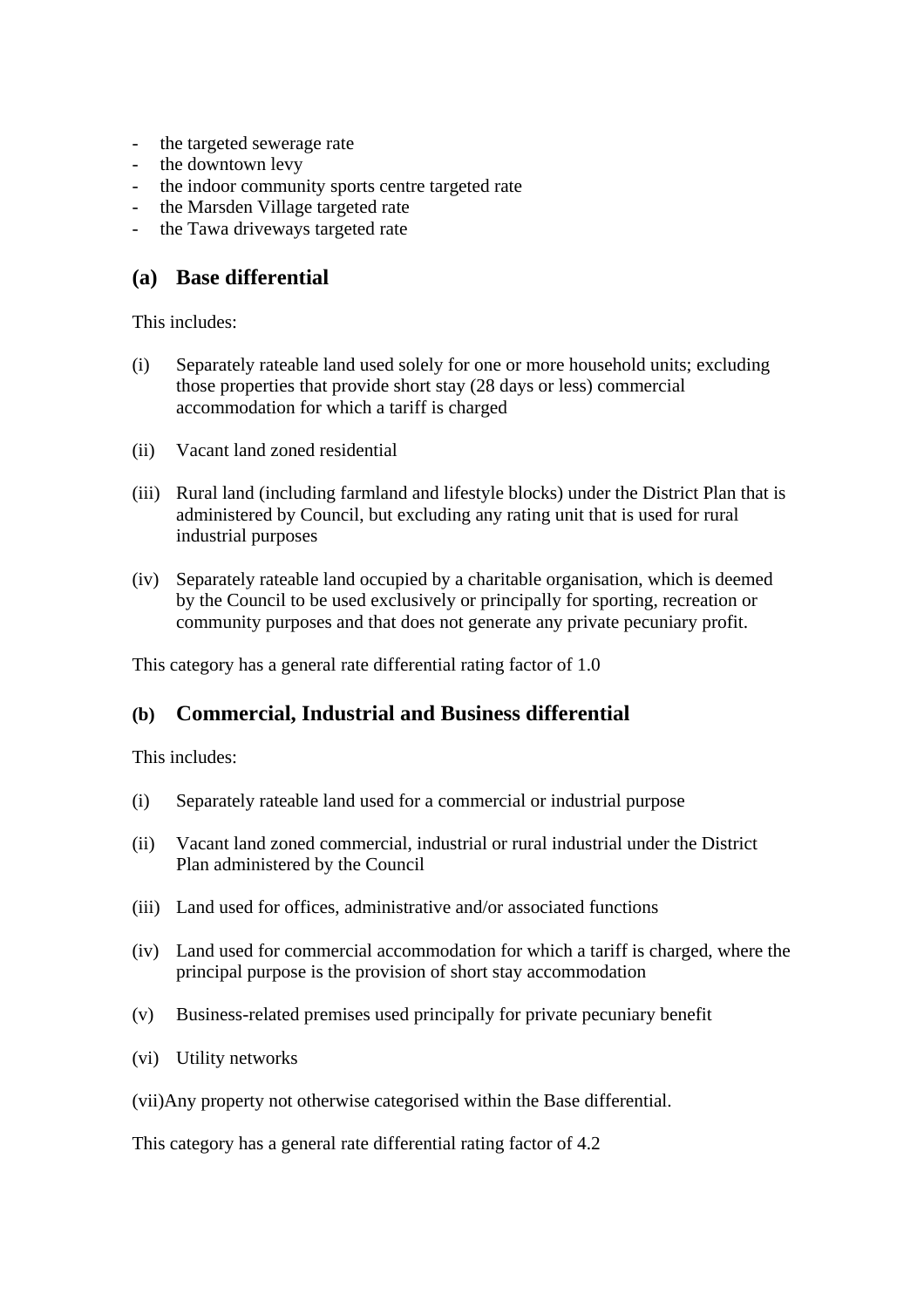### **4.3 Non-Rateable Land**

#### **(a) Non-rateable**

Having first been classified under the Base or Commercial, industrial and business differential under section 16 of the LGRA, any land referred to in Part 1, Schedule 1 of this Act is non-rateable for all rates except for sewerage and water supply targeted rates to which the full rate applies under section 9(a) of the LGRA.

#### **(b) 50 percent non-rateable**

Having first been classified under the Base or Commercial, industrial and business differential under section 16 of the LGRA, any land referred to in Part 2, Schedule 1 of this Act is 50% non-rateable in respect of all rates except for sewerage and water supply targeted rates to which the full rate applies under section 9(a) of the LGRA.

### **4.4 Division of a Rating Unit**

The separate parts of a rating unit may be differentially rated where the Council deems that a part of the property is non-rateable or the property fits under more than one rating differential and either:

- a) the total rateable capital value of the rating unit is above \$800,000, *or*
- b) the minority use(s) account for more than 30 percent of the total rateable capital value of the rating unit.

In any other case, or where the Council, in particular circumstances considers it appropriate, the General rate differential is determined by principal use.

### **4.5 Due Date for Payment of Rates**

With the exception of targeted water rates where charged via a water meter, all rates will be payable in four instalments due on:

| <b>Instalment Number</b> | Due date         |
|--------------------------|------------------|
| <b>Instalment One</b>    | 1 September 2007 |
| Instalment Two           | 1 December 2007  |
| Instalment Three         | 1 March 2008     |
| Instalment Four          | 1 June 2008      |

Targeted water rates that are charged via water meter on rating units incorporated under the Commercial, industrial and business differential will be invoiced on a one, two or three-month cycle.

Targeted water rates that are charged via water meter on rating units incorporated under the Base differential will be invoiced on a three-month cycle.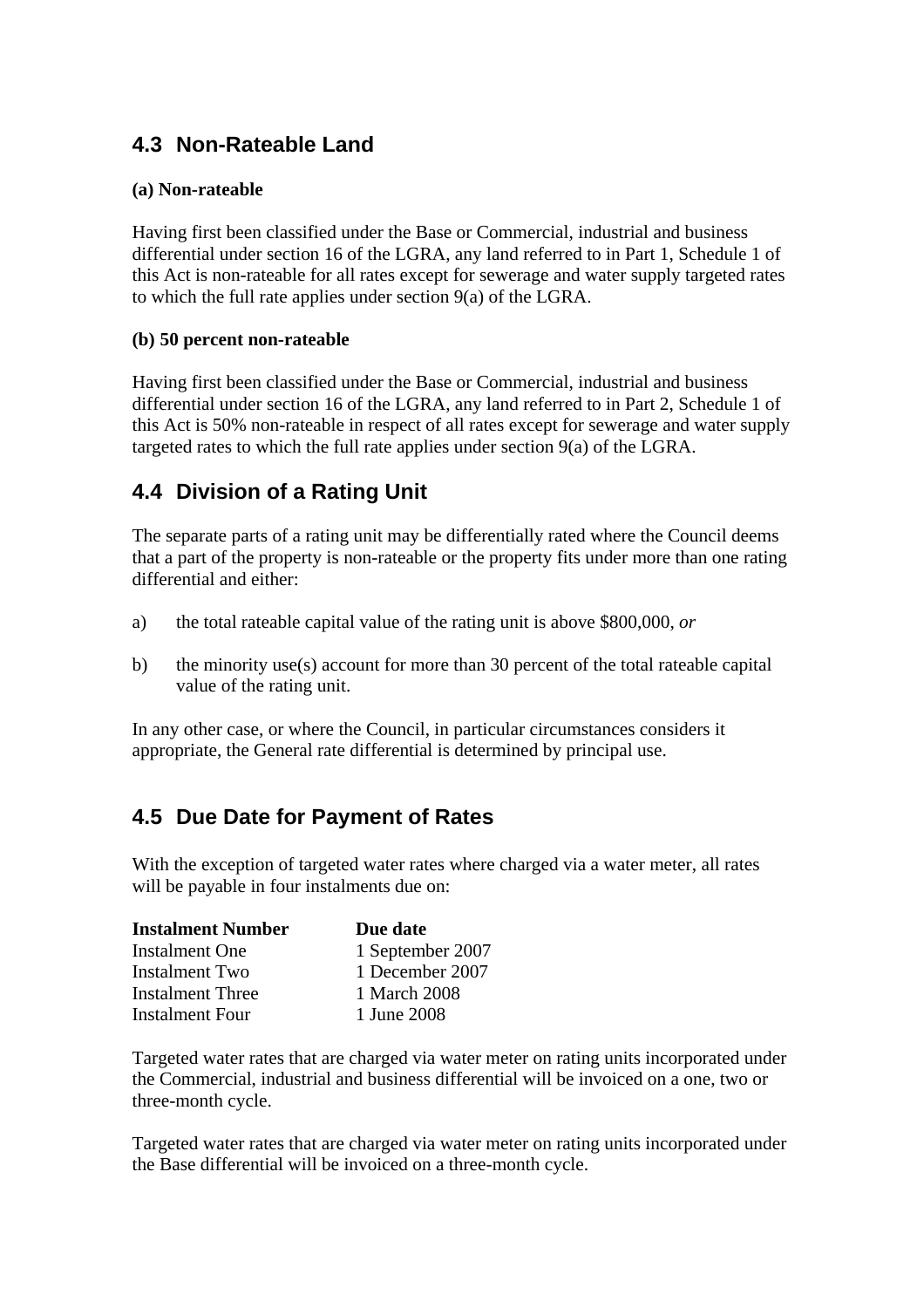### **4.6 Penalties**

Pursuant to section 57 and 58 of the LGRA, the Council delegates the authority to the Chief Financial Officer to apply the following penalties on unpaid rates:

- a) A penalty of 10 percent on the amount of any instalment unpaid after the due date. No discounts are offered for early/full payment of rates.
- b) An additional penalty of 10 percent on 1 October on any rates due but unpaid at the end of each financial year (30 June), and still unpaid on 1 October.
- c) A further additional penalty of 10% on rates to which a penalty has already been added under paragraph (b) on rates due but unpaid at the end of each financial year (30 June) still unpaid on the 1 April following.
- d) A 10 percent penalty may be applied to water meter charges unpaid one month after the invoice date. An additional 10 percent penalty may be applied on 1 October on charges that were unpaid at the end of the financial year (30 June) and remain unpaid on 1 October. Further additional penalties may be applied sixmonthly thereafter.

### **4.7 Payment of Rates**

Rates payments can be made at any of the following:

City Service Centre, 101 Wakefield Street Mervin Kemp Library, 158 Main Road, Tawa Newtown Library and Service Centre, 13 Constable Street Kilbirnie Library and Service Centre, 101 Kilbirnie Crescent Johnsonville Library and Service Centre, 5 Broderick Street

### **4.8 Compliance**

Pursuant to section 23 (5) of the Local Government (Rating) Act 2002, within 20 working days of the making of this resolution, a copy will be sent to the Secretary of Local Government.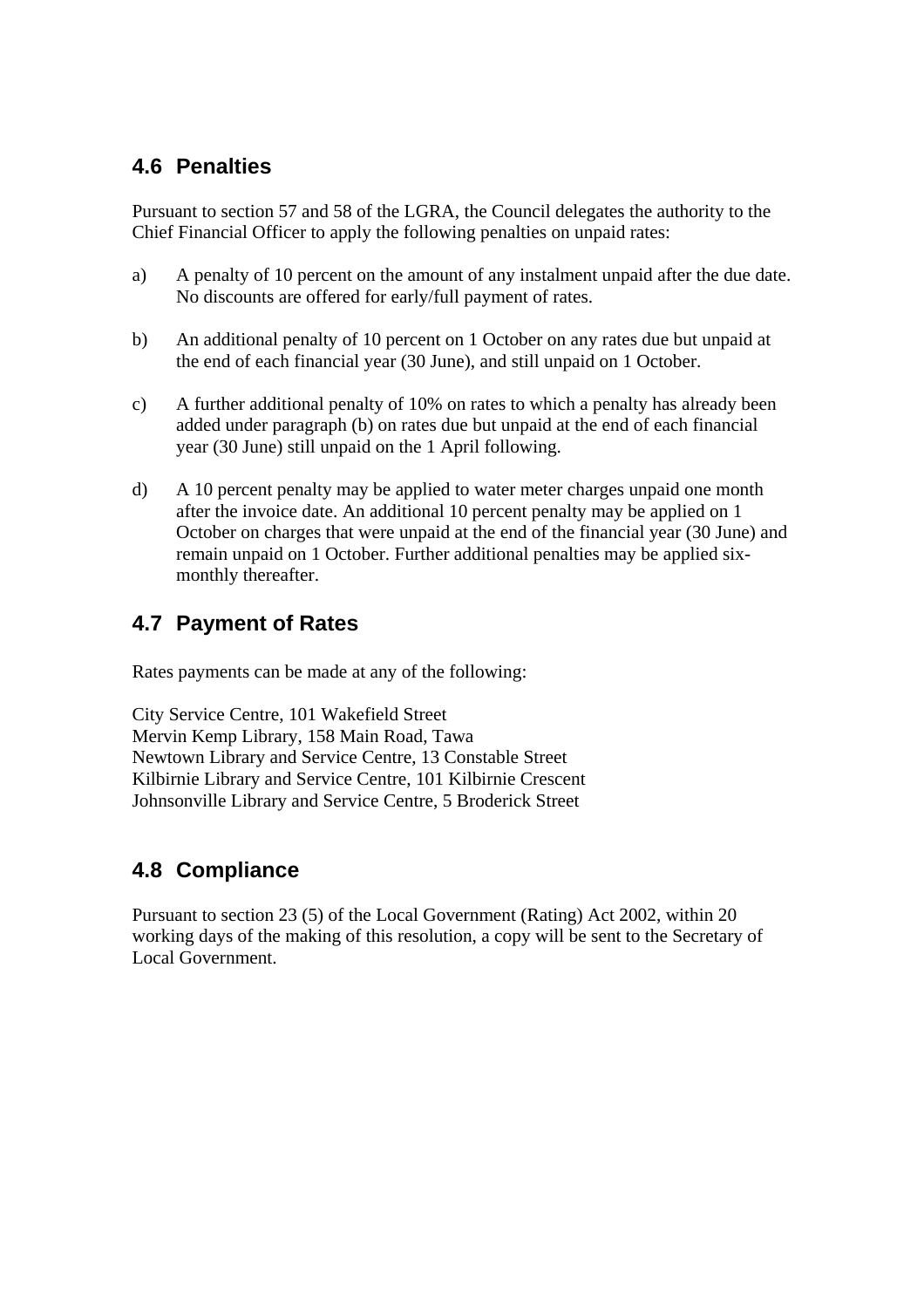# **Total Rates Requirement**

The Council's rates and charges for the 2007/08 year are set out in the table below:

| Rate                                           | Factor                  | <b>Differentiation</b>                                         | Total Value of<br>Factor | Rate/charge    | Rates yield GST<br>Inclusive |
|------------------------------------------------|-------------------------|----------------------------------------------------------------|--------------------------|----------------|------------------------------|
|                                                |                         |                                                                |                          |                | (\$000's)                    |
|                                                | <b>Capital Value</b>    | Base differential use                                          | \$30,281,269,415         | ¢0.168082      | 50,897                       |
| <b>General Rate</b>                            | <b>Capital Value</b>    | Commercial, industrial & business use                          | \$9,309,656,822          | ¢0.709320      | 66,035                       |
|                                                | <b>TOTAL</b>            |                                                                |                          |                | 116,932                      |
|                                                | Fixed charge            | Base differential use / connection status                      | 62536 properties         | \$112.50       | 7,035                        |
|                                                | Capital Value           | Base differential use / connection status                      | \$31,685,628,488         | ¢0.042053      | 13,325                       |
|                                                | <b>Capital Value</b>    | Commercial, industrial and business use /<br>connection status | \$7,949,276,928          | ¢0.170751      | 13,573                       |
|                                                | <b>TOTAL</b>            |                                                                |                          |                | 33,933                       |
|                                                |                         |                                                                |                          |                |                              |
|                                                | Fixed charge            | Base differential use/connection status                        | 56559 properties         | \$112.50       | 6,363                        |
|                                                | <b>Capital Value</b>    | Base differential use/connection status                        | \$26,439,572,888         | ¢0.045514      | 12,034                       |
| Water rate                                     | Consumption unit charge | Base differential use/connection status                        | n/a                      | \$1.37 / $m3$  | 394                          |
|                                                | Capital Value           | Commercial, industrial and business use<br>/connection status  | \$768,719,152            | ¢0.278706      | 2,142                        |
|                                                | Consumption unit charge | Commercial, industrial and business use<br>/connection status  | n/a                      | \$1.37 / $m^3$ | 10,384                       |
|                                                | <b>TOTAL</b>            |                                                                |                          |                | 31,317                       |
|                                                |                         |                                                                |                          |                |                              |
|                                                | Capital Value           | Base differental use (excluding rural)                         | \$29,889,254,972         | ¢0.035076      | 10,484                       |
| <b>Sewerage Rate</b><br><b>Stormwater rate</b> | Capital Value           | Commercial, industrial and business use<br>(excluding rural)   | 8,314,133,238            | ¢0.031525      | 2,621                        |
|                                                | <b>TOTAL</b>            |                                                                |                          |                | 13,105                       |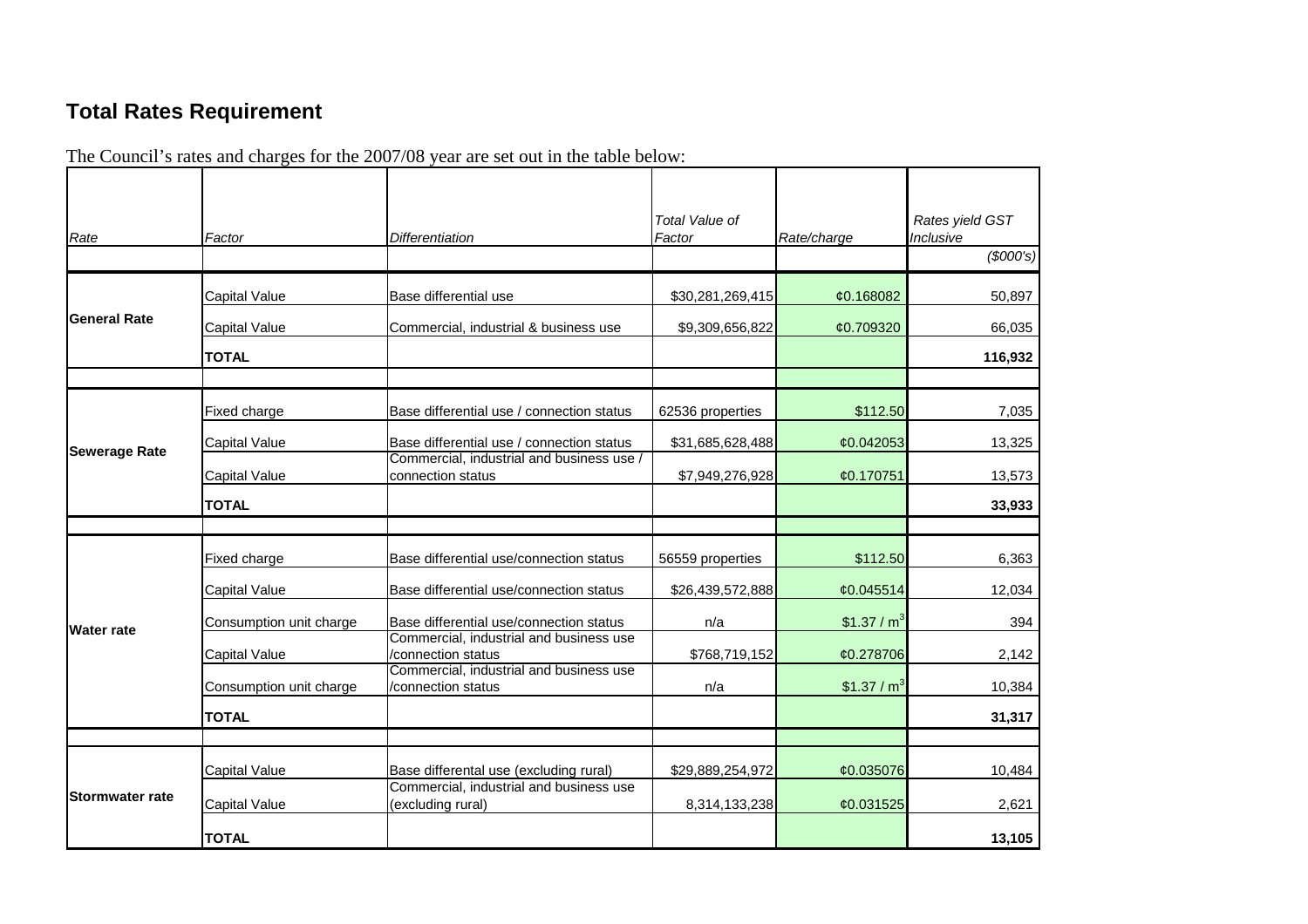| Rate | Factor | Differentiation | Total Value of<br>Factor | Rate/charge | Rates yield GST<br>Inclusive |
|------|--------|-----------------|--------------------------|-------------|------------------------------|
|      |        |                 |                          |             | (\$000's)                    |

|                                                      | <b>Capital Value</b>                    | Base differental use                                                                       | \$30,281,269,415 | ¢0.003274 | 991     |
|------------------------------------------------------|-----------------------------------------|--------------------------------------------------------------------------------------------|------------------|-----------|---------|
| <b>Indoor Community</b><br><b>Sports Centre rate</b> | <b>Capital Value</b>                    | Commercial, industrial and business use                                                    | 8,314,133,238    | ¢0.003392 | 282     |
|                                                      | <b>TOTAL</b>                            |                                                                                            |                  |           | 1,273   |
|                                                      |                                         |                                                                                            |                  |           |         |
| <b>Base sector</b><br>targeted rate                  | <b>Capital Value</b>                    | Residential use                                                                            | \$30,281,269,415 | ¢0.022612 | 6,847   |
|                                                      |                                         |                                                                                            |                  |           |         |
| <b>Commercial sector</b><br>targeted rate            | <b>Capital Value</b>                    | Commercial, industrial & business use                                                      | \$9,309,656,822  | ¢0.022338 | 2,080   |
| Downtown levy                                        | <b>Capital Value</b>                    | Commercial, industrial & business use /<br>central city location                           | \$6,428,690,918  | ¢0.163064 | 10,483  |
| Tawa driveways<br><b>I</b> evy                       | Fixed charge                            | Shared residential access driveways in the<br>suburb of Tawa and maintained by the Council | 247 properties   | \$100.00  | 25      |
| <b>Marsden Village</b>                               |                                         | Commercial, industrial & business use                                                      |                  |           |         |
| llevy                                                | <b>Capital Value</b>                    | located in Marsden shopping village                                                        | \$10,534,048     | ¢0.132420 | 14      |
|                                                      |                                         |                                                                                            |                  |           |         |
|                                                      | TOTAL RATES REQUIREMENT (INCLUDING GST) |                                                                                            |                  |           | 216,009 |